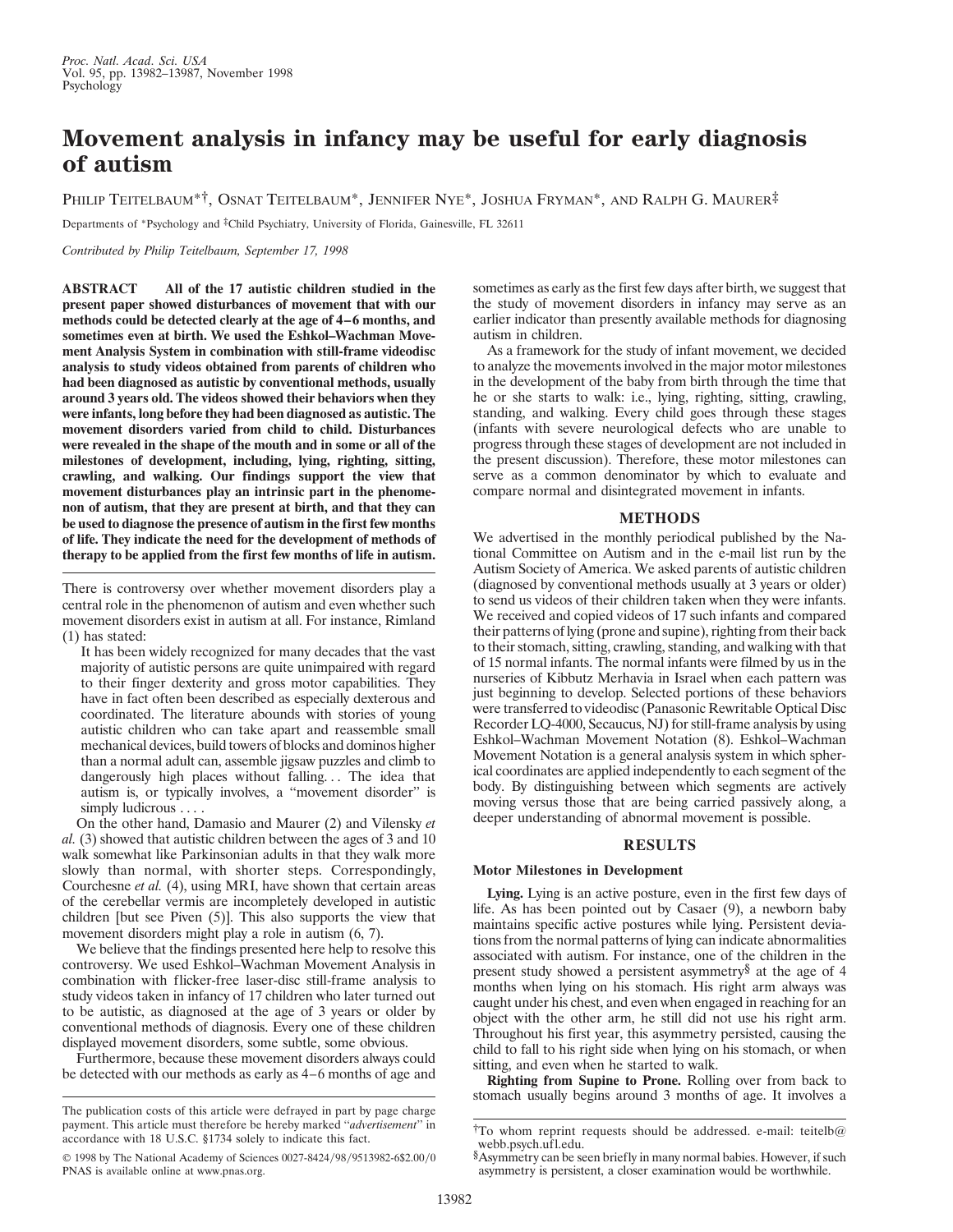rotation around the longitudinal axis of the body (see Fig. 11), in a corkscrew fashion, one body segment after the next. Typically, in the earliest form of such righting, the pelvis turns first, then the trunk, and finally the shoulders and head. By 6 months of age, cephalic dominance is evident (10, 11), and this order is reversed. The head turns first, and the shoulders, trunk, and pelvis follow (Fig. 1).

In our experience, impairments in righting exist in autistic infants. Some cannot turn over at all. Others, although managing to turn over, and thus ''getting the job done,'' do it in the following manner: starting from lying on their side (rather than on their back as normal children would do), they arch themselves sideways by raising the head and pelvis upward (Fig. 2). This narrows the base of the body so that by moving the upper leg forward that leg can serve as a weight to topple the body over. All of the segments of the body move *en bloc*, not in a corkscrew fashion. This results in the child falling over, without any active rotation.

It must be noted that, even though we have videos of 17 autistic children so far, only a few of these home videos actually filmed righting on the ground in such children. Thus, we have only a very limited sample  $(n = 3)$  of the righting behavior of autistic infants. However, the sideways–upward pattern of righting seen in all three of these autistic children is quite different from what normal children ever show when righting on the ground. The abnormal pattern of righting that we have just described was seen by us when the autistic children ranged in age from 6 to 9 months old. One of these children, at the age of 3 months, when lying supine, flexed his head and neck strongly forward in the midline (see Fig. 3 *a* and *b*). Such midline forward flexion can be seen in the normal newborn at the age of 5 days (9), but it is atypical for it to appear at 3 months of age. In other words, the forward-flexion pattern shown by the autistic child may be a more infantile pattern.

**Sitting.** Usually, at  $\approx 6$  months of age, a normal baby can sit upright. He maintains his equilibrium by distributing his body weight equally on his sitting bones, even when, by reaching for a toy, his upper torso will be out of the vertical. Turning his head, rocking in place, or busying his hands with objects, he maintains his stability.

Some autistic children were not able to maintain sitting stability at this age. In the extreme, he or she simply fell over like a log, without using any allied reflexes to protect himself (see Fig. 4). In other cases, where there was less severe movement disturbance, the baby managed to sit for a few minutes at a time, but, because



FIG. 2. An autistic baby,  $\approx$  5 months old, cannot right by rotation. Instead, he arches the head and pelvis sideways upward, moves the top leg forward, and topples over *en bloc*, without the sequential segmental rotation in the righting movement characteristic of normal children.

his weight often was not distributed equally on both sides, his posture was asymmetrical, leaning to one side, and he fell over when reaching for objects or moving his arms and upper body.

**Crawling on Hands and Knees.** Most babies start to crawl at about the same time they begin to sit. There are several forms of creeping and crawling and there is much debate about the interlimb patterning involved (see ref. 12 for a detailed discussion of this topic). We will consider here only crawling on hands and knees. The following will be used as a reference starting position: arms vertical at shoulder width, palms on the floor fingers pointing forwards; thighs vertical and hip-width apart, knees on the ground with lower legs and feet resting on the floor pointing backwards; and weight equally distributed on all four limbs (see Fig. 5). Note that this is an ''ideal'' position: a baby who is playing and moving around rarely will stop in this position, but it can serve as a reference relative to which other movement patterns normal and abnormal—can be studied. When crawling forward on hands and knees, the arms and thighs move parallel to the midline axis of the body. That means that the arms stay shoulderwidth apart, and so do the thighs.

**Autistic Children May Show Deviations from the Normal Pattern of Crawling.** *Asymmetrical lack of adequate support in the arms.* As shown in Fig. 6, this infant did not have adequate support in his arms, so that he supported himself on his forearms rather than his hands. Note that one arm is crossed in front of the other



FIG. 1. A normal baby,  $\approx$  6 months old, shows cephalic dominance in the initiation of righting to prone when lying supine on the ground. The head turns first, and the shoulders, torso, and pelvis follow sequentially until the child reaches the prone position.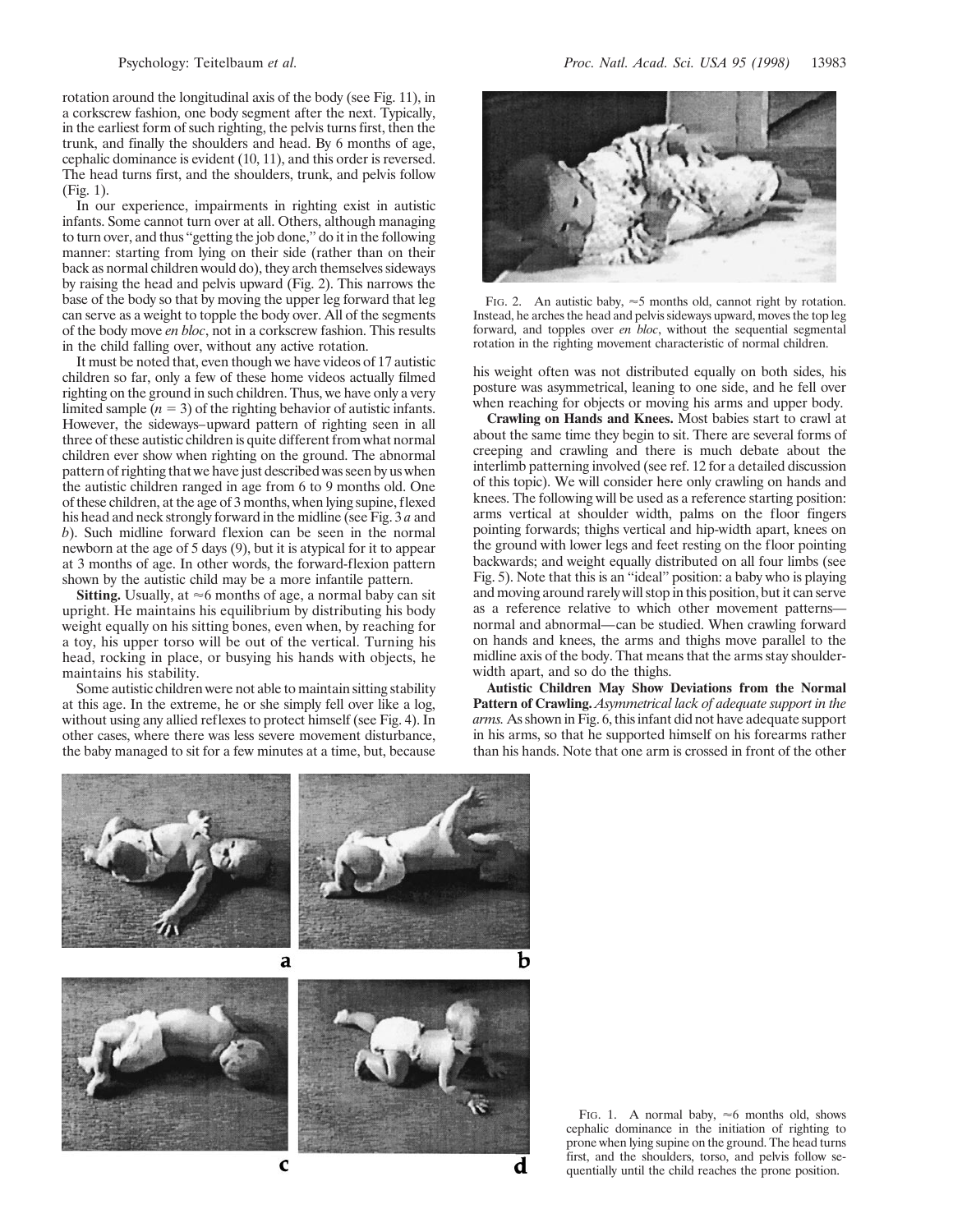

FIG. 3. An autistic child,  $\approx$  3 months old, lacking the ability to rotate around the body midline during righting (*a*), attempts to sit up by ventroflexing his body in the midline plane (*b*).

so that his base of support on his arms is very narrow. Although support was deficient in both arms, the right arm was weaker than the left, so that reaching was done with the left arm while the right arm often was caught under the body. He appeared to intend to crawl forward to reach the small roller on the floor in front of him. Because he could not move his thighs toward his stomach, and thus was not able to ''step'' forward on his knees and shift his weight, he was stuck in place. The result was that he raised his pelvis into the air while leaning on his upper arms, his body in an upside down V shape. He tried a few times to move forward by bringing his knees to the ground and pushing himself, but again and again, instead of moving forward, his knees came off the floor, extending his legs and bringing his bottom up.

*Asymmetry in the legs.* (*i*) In the next video taken of the child described above, at the age of 6 months, the arms had developed support, and the legs now could be used in crawling. However, a residual right-sided deficiency remained in the use of his legs in crawling: from the starting position described above, the left leg moved the usual way (thigh moves forward under the belly, lower leg and foot sliding on the floor) whereas the right thigh did not move actively. It was carried passively by a sideways flexion of the right hip (so that the hip came closer to the rib cage). This movement of the hip carried the thigh medially as well as forward, so that, with each crawling step, the base of the body progressively was narrowed, resulting in eventual falling over to the right.

(*ii*) Another autistic child is shown in Fig. 7. When this baby crawled, the left leg moved the usual way (the left thigh moved forward under the belly with the lower leg and foot sliding on the floor, and the left knee contacted the ground at the end of each step) whereas the right leg stepped forward by using the foot (the lower leg is vertical with only the foot contacting the ground at the end of each step).

**Standing.** A normal baby,  $\approx 8-10$  months old, may pull himself up and stand for a few minutes, sometimes leaning against a piece of heavy furniture. After a short period of time, though, he typically will subside to the floor to continue his activities. One autistic girl of that age seen in Fig. 8 stood in one place leaning her back against a heavy piece of furniture for periods as long as 15 minutes at a time. Such relative akinesia may signal abnormality.

**Walking.** When a baby starts to walk, his gait develops through fixed stages that incorporate a proximal–distal gradient that governs the control of the different segments of the legs. The thigh, the segment of the leg most proximal to the body, is the only segment that actively moves at first. The lower leg and the foot merely are carried passively along by the movement of the thigh. They do not move actively. Later, they add their action successively. This paradigm of normal walking enables us to analyze deviations from it.

When a baby starts to walk, three stages can be differentiated. (*i*) Waddling: From a starting position of stability (see Fig. 9), in which the baby stands still, both legs parallel and weight equally distributed, the body weight is shifted laterally to one leg. This enables the other leg to lift and step forward. Because only the thigh moves actively (as in crawling, the lower leg and foot are being carried passively along), the step is very short. The foot is planted as a whole, neither toes nor heel touching the floor first. The baby then shifts his weight sideways to the leg that has just stepped, releases the other leg and brings it in a ''catch-up'' step to a position parallel to the leg that just had stepped. The result is a ''waddling walk'' in which, although the baby progresses forward, he does it by waddling from side to side, with long intervals of standing still between each pair of steps. (This can be noticed most clearly by watching the head.) The hands are raised shoulder high, forearms vertical (See Fig. 9).

(*ii*) Intermediate stage: First the step-gesture, then the shift of weight; the catch-up step is transformed into a full step forward and the step cycle develops as follows. The body weight shifts, allowing the baby to release the rear foot from the ground by rolling it from heel to toe, which, in turn, flexes the lower leg relative to the thigh. When, from this position, the lower leg swings forward, carried by the movement of the thigh, the whole leg is lowered back to the ground, the foot landing flat ahead of the other foot. Only after the leading foot has been placed on the floor is the body weight shifted forward (rather than from side-to-side as in stage *i*). The arms are lowered so that the upper arms hang down along the sides of the body, and the lower arms are held waist-high, parallel to the ground, pointing forward. It should be noted that, in adults with Parkinson's disease, there is a stage of deterioration of the step cycle that parallels the form of stepping shown in this intermediate stage of the normal development of walking. Only after the leading foot is on the ground does the body weight shift forward (13).

(*iii*) Final stage: The body weight is superimposed on the step gesture; although in stages *i* and *ii*, the shift in body weight was delayed until both feet were on the ground, in this stage, weight shift occurs simultaneously with the stepping movement of the leading leg (while the leading leg is in the air). The leading foot then touches the floor heel first, and, as the rest of the foot rolls onto the floor, it acts to wheel the body weight smoothly forward. The rear heel lifts from the ground before the front foot touches the ground, enabling one to see that the weight is being shifted. The whole cycle is permitted by and permits the continuous shift of weight forward. The rolling of the foot determines the flexing of the lower leg, which then swings forward and extends to bring the heel of the flexed foot in touch with the floor. The arms are down along the sides of the body, not coordinated yet with the step cycle.

These three stages in the development of the step can be observed in every baby that starts to walk. However, the duration of each stage may vary greatly, lasting anywhere from a few days to several weeks. Also, the control of the arms may develop at different rates from that of the legs. For example, the arms may be in an advanced stage (down alongside the body), and the legs may be in stage *i* or *ii*, and vice versa.

In the gait of autistic children, the deviations from the normal can be categorized as follows. (*i*) Asymmetry: In normal walking, the movements involving the arms and legs are symmetrical. In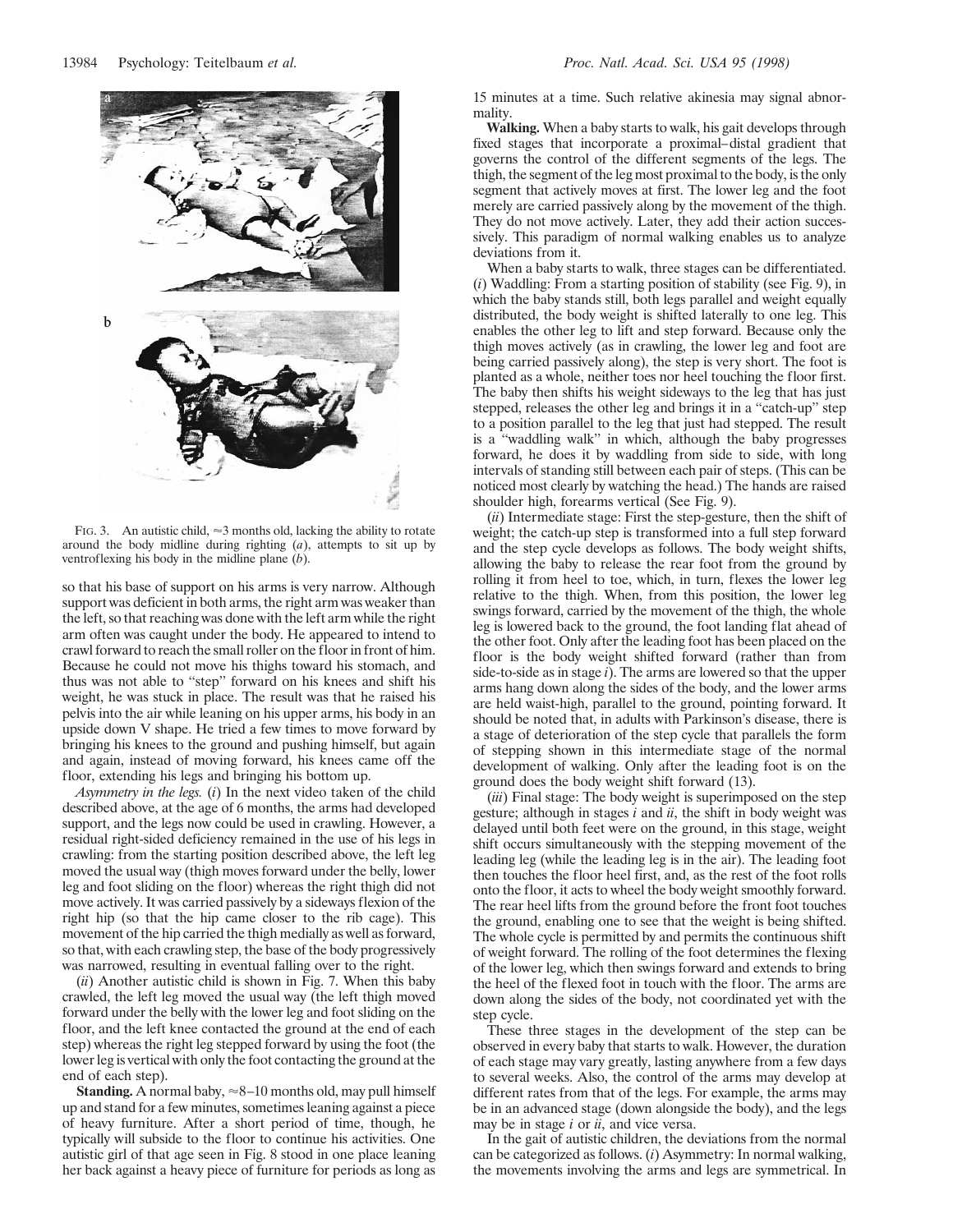

every autistic child we have seen so far, some degree of asymmetry has been found. For example, when walking, a 10-year-old girl held the right arm in a more infantile position (lower arm held at waist height, as described above) while the left arm was held downward as it swung alongside the body. When walking, a 3-year-old boy exhibited an infantile pattern in the right leg, where only the thigh was moving, carrying the lower leg and the foot with it. The other leg showed a more mature pattern; that is, all parts of the leg moved relative to one another, the heel of the foot being placed on the ground first.

c

(*ii*) Delayed development: At the age of 2 or even later, the gait may be more infantile than normal. Thus, one autistic child at the age of 2 exhibited active movement of each thigh only, with the lower leg and foot being carried passively. Also, the foot was planted on the floor as a whole, and there was no release of the hind heel and thus no smooth transfer of weight.

(*iii*) Sequencing, not superimposition: At the age of 5, as shown in Fig. 10, this autistic child exhibited all of the components of a "mature" step; that is, the thigh and lower leg and foot moved

FIG. 4. An autistic girl, 8.5 months old, shows no allied protective reflexes when falling (e.g., extending the arms and hands out to protect herself from striking her head when falling toward the ground).

actively forward, but this was done without the shift of weight that usually goes with it. Only after the leg was extended fully in the air did the shift of weight occur, so that the child fell forward on to it in a ''goose step'' form of walking. The shift of body weight occurred after, not along with, the movement of the leg.

(*iv*) The arms: In our experience, as a general rule, papers written about walking deal only with the action of the legs, omitting any discussion of the role of the arms in walking. This is unfortunate, because the action of the arms is extremely important in facilitating the gait via allied reflexes. In earlier work (13), it was shown that patients with Parkinson's disease can greatly augment the size and speed of their steps by increasing the amplitude of their arm swing. Furthermore, as described above, there are specific positions of the arms that accompany the stages of development of walking. These arm positions can serve as milestones along the course of normal development. If, in the course of development, there is arrest in an early stage (as



FIG. 5. A normal baby,  $\approx$  6 months old, shows good support in the arms and legs while crawling forward.



FIG. 6. An autistic baby,  $\approx$  5 months old, is unable to support himself on his hands and is unable to bring his knees toward his chest to crawl forward, so he lifts his rump up while trying to crawl but cannot move forward from the spot.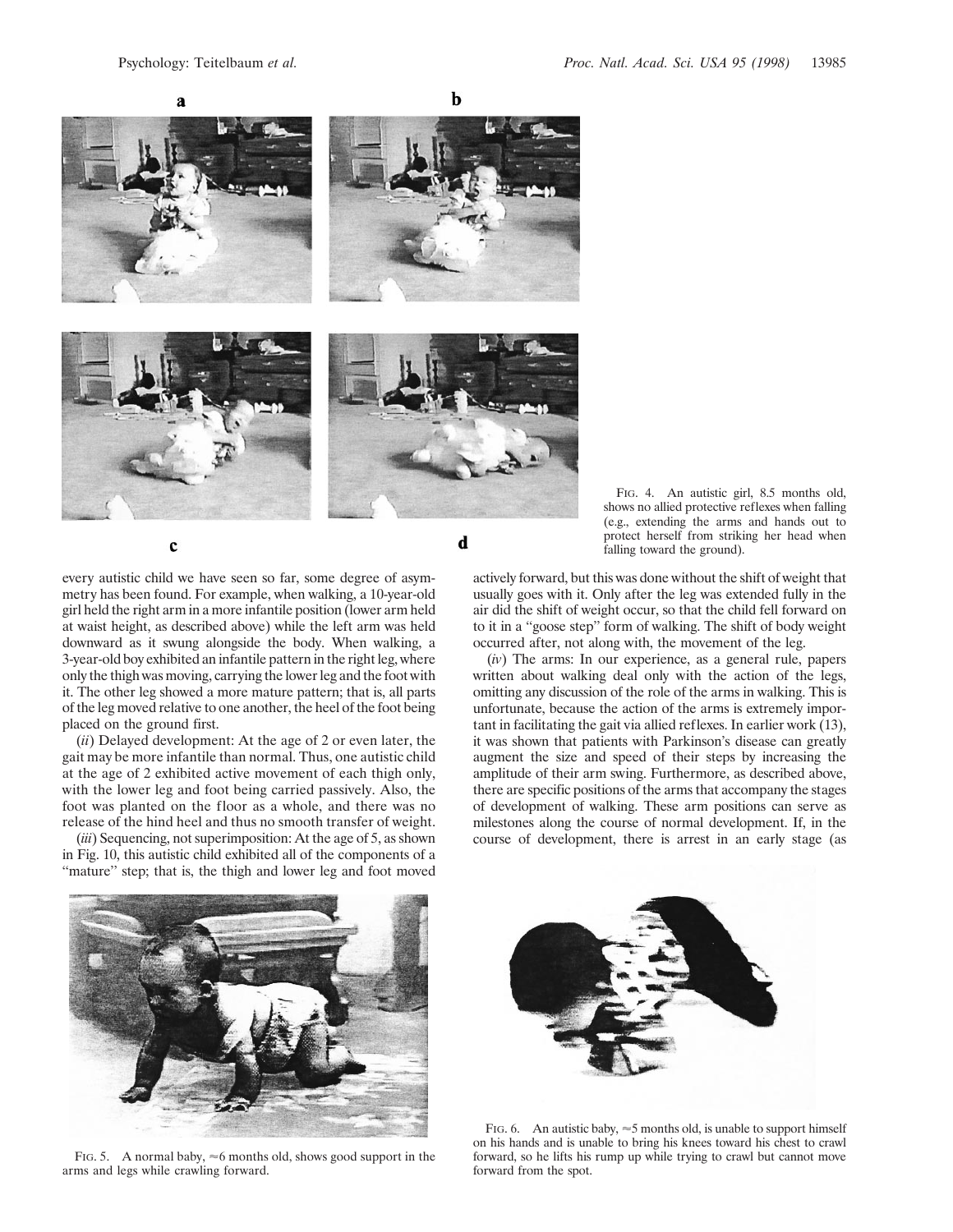

FIG. 7. An autistic baby shows asymmetry in his crawling: the left leg crawls properly, but the right foot steps rather than crawls.

signaled by the position of the arms), this can indicate abnormality. For example, in the study carried out by Vilensky, Damasio, and Maurer (3), several autistic children (ages 3–10) exhibited more infantile positions of the arms while walking: the forearm often was held parallel to the ground, pointing forward. In several cases, the arms were not held in a symmetrical position: one arm was in a more mature position (the arm fully extended downwards alongside the body) while the other was in a more infantile position (forearm held horizontal, pointing forward).

(*v*) Arm-and-hand flapping: Arm-and-hand flapping often can be seen in autistic children. It also can appear in normal children, usually for a few months, before it disappears. For this reason, it is difficult to use as a sign diagnostic of autism. However, if it persists to an age at which the mature form of walking should be well developed (2 years old or more), then other confirming signs should be looked for as well.

In some of the children studied here, we observed a characteristic mouth shape (see Fig. 8) called ''Moebius Syndrome'' (14). This mouth shape can be seen in the first few days after birth and may persist throughout infancy and on into adulthood. It does not occur in all infants who turn out to be autistic, but, when it does occur, it signals the need to observe closely the movements displayed by the infant. If some of the other symptoms of movement disorder that we have described here also occur, it strengthens the possibility that autism is involved.

## **DISCUSSION**

Autism generally is diagnosed at  $\approx$ 3 years of age, when a child begins to participate in organized social settings (in a nursery school, for instance). Because social skills required are aberrant in such a child, it is relatively easy to spot autistic behavior there. Such a child may not participate in social play with other children,



FIG. 8. Moebius Syndrome shape of the mouth in an 8.5-month-old autistic girl. The lower lip is flat, but the upper lip is arched in a characteristic shape.



FIG. 9. A normal baby,  $\approx 10$  months old, holds his arms up at shoulder level as he is just beginning to learn to walk.

stays by himself, and does not want to be touched by anyone. He refrains from eye contact, has difficulty expressing himself verbally, and sometimes does not talk at all. Indeed, Osterling and Dawson (15) were able to describe the deviant behaviors of autistic children by analyzing their social behavior from videos taken at their first birthday party. The problem is that, in infancy (4–6 months), the social symptoms are not so readily apparent. The infant in his crib relates largely to himself, and only his movements reflect the action of his nervous system. The child's mother is usually aware very early that something is wrong, but, because she is unable to specify something diagnostic, the pediatrician she consults often tends to reassure her that this is a minor problem that the child will grow out of. Hashimoto *et al.* (16), using developmental delay, poor facial expression, and failure to make eye contact as indicators, were able to screen for autism at 6 months. Because it has been shown that virtually all autistic children at later ages have movement abnormalities (2, 3), we reasoned that such abnormalities might be evident in the first few months of life. As shown in the present paper, this is indeed so.



FIG. 10. (*a*) A 5-year-old autistic boy has a fully developed step gesture. All three segments of the leg move actively (see text), but his body weight does not shift at the same time, resulting in a form of goose-step. (*b*) The body weight only then is shifted so that the boy falls on to the outstretched leg at each step. This is a form of sequencing rather than superimposition of one movement on the other.